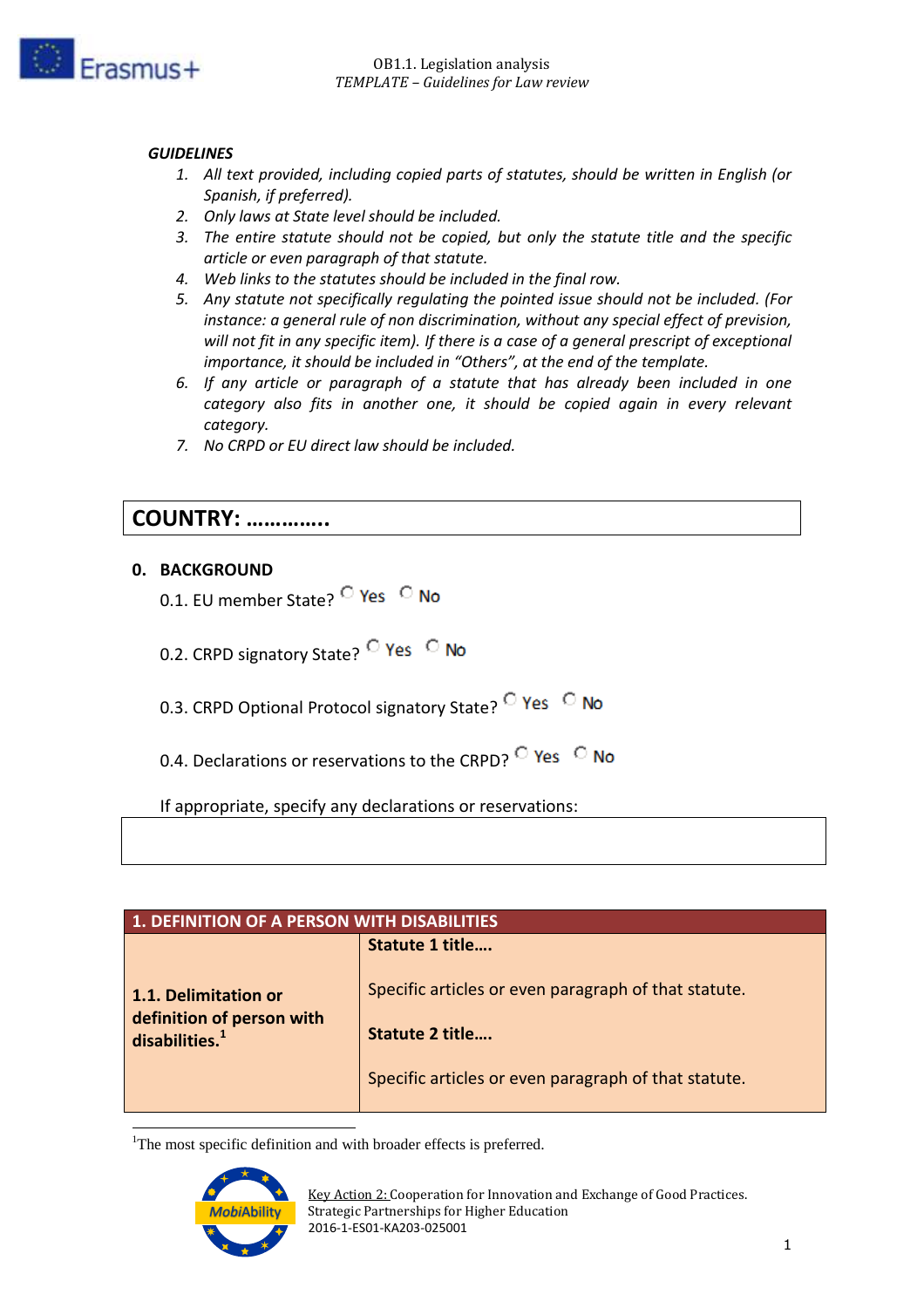

|                                                      | <b>Statute 1 title</b>                                                                  |  |  |  |  |  |  |
|------------------------------------------------------|-----------------------------------------------------------------------------------------|--|--|--|--|--|--|
| 1.2. Recognition or                                  |                                                                                         |  |  |  |  |  |  |
| extension of disability                              | Specific articles or even paragraph of that statute.                                    |  |  |  |  |  |  |
| status to foreigners <sup>2</sup> .                  | <b>Statute 2 title</b>                                                                  |  |  |  |  |  |  |
|                                                      |                                                                                         |  |  |  |  |  |  |
|                                                      | Specific articles or even paragraph of that statute.                                    |  |  |  |  |  |  |
| 2. ACCESS AND ADMISSION TO UNIVERSITY <sup>3</sup>   |                                                                                         |  |  |  |  |  |  |
| <b>Statute 1 title</b>                               |                                                                                         |  |  |  |  |  |  |
|                                                      |                                                                                         |  |  |  |  |  |  |
| Specific articles or even paragraph of that statute. |                                                                                         |  |  |  |  |  |  |
| <b>Statute 2 title</b>                               |                                                                                         |  |  |  |  |  |  |
| Specific articles or even paragraph of that statute. |                                                                                         |  |  |  |  |  |  |
| <b>Statute 3 title</b>                               |                                                                                         |  |  |  |  |  |  |
|                                                      |                                                                                         |  |  |  |  |  |  |
| Specific articles or even paragraph of that statute. |                                                                                         |  |  |  |  |  |  |
| 3. STAYING AND MOBILITY IN UNIVERSITY <sup>4</sup>   |                                                                                         |  |  |  |  |  |  |
| <b>Statute 1 title</b>                               |                                                                                         |  |  |  |  |  |  |
| Specific articles or even paragraph of that statute. |                                                                                         |  |  |  |  |  |  |
|                                                      |                                                                                         |  |  |  |  |  |  |
|                                                      |                                                                                         |  |  |  |  |  |  |
|                                                      | 4. ACCESSIBILITY TO TECHNOLOGICAL, INSTRUMENTAL OR INFORMATION RESOURCES <sup>5</sup> . |  |  |  |  |  |  |
| Statute 1 title                                      |                                                                                         |  |  |  |  |  |  |
| Specific articles or even paragraph of that statute. |                                                                                         |  |  |  |  |  |  |
|                                                      |                                                                                         |  |  |  |  |  |  |
|                                                      |                                                                                         |  |  |  |  |  |  |
|                                                      | 5. TECHING-LEARNING PROCESS: ASSISTANCE AND SUPPORT, AND REASONABLE                     |  |  |  |  |  |  |
| <b>ACCOMMODATIONS.</b><br><b>Statute 1 title</b>     |                                                                                         |  |  |  |  |  |  |
|                                                      |                                                                                         |  |  |  |  |  |  |

<sup>&</sup>lt;u>.</u>  $2$ If there were no specific rule for recognition of disability status to foreigners, applicable law to that matter by conflict rules, according to international private law of the State should be included.

<sup>&</sup>lt;sup>5</sup> Specific statutes on physical accessibility to spaces should not be included.



 $3$ It includes rules related to access to tertiary education, as well as regulation concerning programmes for detection of disability, welcome programmes, or information to new students with disabilities. Regulations regarding examinations or tests at the end of secondary education should not be included.

 $4$ It is not referred to permanent attention or tutoring rules, but those concerning the right of not being expelled or suffer some ordinary consequences for academic failure and, especially, the rules concerning students mobility (international mobility if possible).